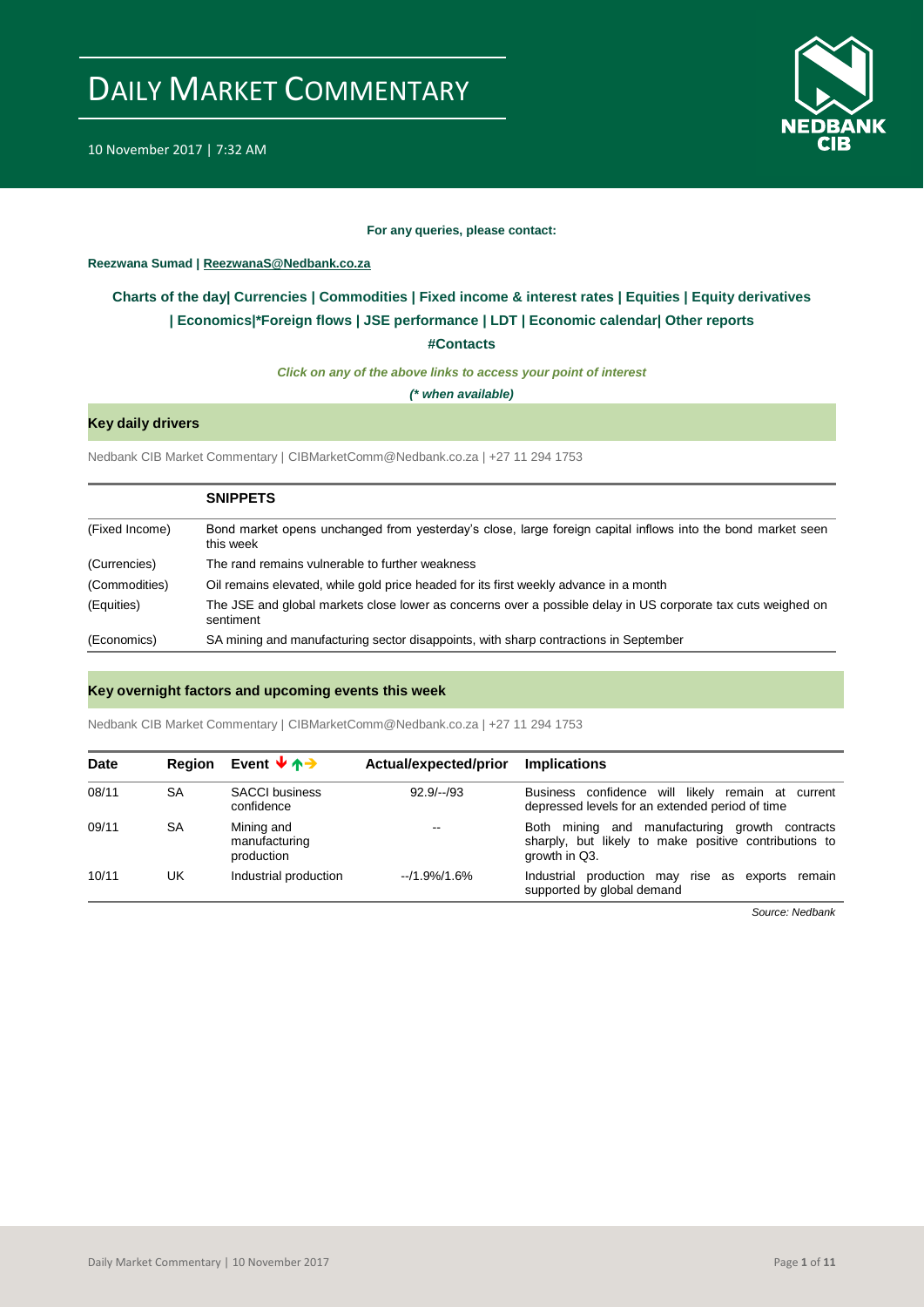

# <span id="page-1-0"></span>**Fixed income and interest rates [back to top](#page-0-0)** back to top

Bond flow sales |+2711 535 4021 | Corporate Money Markets | +2711 535 4007 | Business Bank Money Markets | +2711 535 4006

|                                 |               | Δ              | $\Lambda$        | $\Lambda$  | <b>Month</b> |
|---------------------------------|---------------|----------------|------------------|------------|--------------|
| <b>Bonds</b>                    | Last price    | 1 <sub>d</sub> | <b>MTD</b>       | <b>YTD</b> | trend        |
|                                 | $\frac{0}{0}$ | bps            | bps              | bps        |              |
| R204-1.1 yrs                    | 7.66          | 0.10           | 27.10            | $-26.40$   | ⇑            |
| R208-3.4 yrs                    | 8.26          | 0.05           | 22.05            | $-2.15$    | ⇑            |
| R186-9.1 yrs                    | 9.29          | 0.00           | 20.00            | 38.00      | ⇑            |
| R2048-30.3 yrs                  | 10.24         | $-0.20$        | 16.80            | 62.40      | ♠            |
| <b>US 10 yr</b>                 | 2.35          | 0.71           | $-3.07$          | $-9.57$    | ⊕            |
| <b>UK 10 yr</b>                 | 1.27          | 4.00           | $-6.70$          | 2.60       | ⊕            |
| German 10 yr                    | 0.38          | 4.90           | 1.20             | 16.70      | ⇑            |
| Japan 10 yr                     | 0.04          | 0.50           | $-3.60$          | $-1.10$    | ⊕            |
|                                 |               | Δ              | Δ                | Δ          | <b>Month</b> |
| <b>Money Market</b>             | Last price    | 1 <sub>d</sub> | <b>MTD</b>       | <b>YTD</b> | trend        |
|                                 | %             | bps            | bps              | bps        |              |
| SA repo rate                    | 6.75          | 0.00           | 0.00             | $-25.00$   | ⇛            |
| SA prime rate                   | 10.25         | 0.00           | 0.00             | $-25.00$   | ⇛            |
| SA CPI (MTD = previous month)   | 5.10          |                | 30.00            |            | ⇑            |
| SA 3m JIBAR                     | 7.05          | 0.00           | 0.00             | $-30.80$   |              |
| SA 3m NCD                       | 7.05          | 0.00           | 0.00             | $-32.50$   |              |
| SA 6m NCD                       | 7.55          | $-1.25$        | 0.00             | $-42.50$   | ⇛            |
| SA 12m NCD                      | 8.20          | 0.00           | 5.00             | $-25.00$   | ⇑            |
| US 3m LIBOR                     | 1.41          | 0.31           | 3.17             | 41.50      | ⇑            |
| UK 3m LIBOR                     | 0.53          | 0.29           | 8.85             | 16.15      | ⇑            |
| Japan 3m LIBOR                  | $-0.05$       | 0.23           | $-0.11$          | 0.14       | ⊕            |
| Source: Bloomberg & Nedbank CIB | Time          |                | 2017/11/10 07:22 |            |              |

|                                  |                   | Δ              | Δ                | Δ          | <b>Month</b> |
|----------------------------------|-------------------|----------------|------------------|------------|--------------|
| <b>FRAs and Swaps</b>            | <b>Last price</b> | 1 <sub>d</sub> | <b>MTD</b>       | <b>YTD</b> | trend        |
|                                  | %                 | bps            | bps              | bps        |              |
| 3X6 FRA                          | 7.24              | $-0.50$        | 8.50             | $-15.50$   | ⇑            |
| 6X9 FRA                          | 7.51              | 15.00          | 30.00            | 9.00       | ⇑            |
| 9X12 FRA                         | 7.56              | 6.00           | 23.00            | 11.00      | ⇑            |
| <b>18X21 FRA</b>                 | 7.74              | 0.00           | 22.00            | 21.00      | ⇑            |
| SA 2yr Swap                      | 7.48              | $-0.22$        | 15.28            | 2.18       | ⇑            |
| SA 3yr Swap                      | 7.68              | 14.02          | 18.50            | 11.90      | ⇑            |
| SA 5yr Swap                      | 7.99              | 0.50           | 18.50            | 17.40      | ⇑            |
| SA 10yr Swap                     | 8.47              | 0.00           | 11.50            | 13.90      | ♠            |
| SA 15yr Swap                     | 8.73              | 0.00           | 10.65            | 24.50      | ♠            |
|                                  |                   | Δ              | Δ                | Δ          | <b>Month</b> |
| <b>Spreads</b>                   | Last price        | 1 <sub>d</sub> | <b>MTD</b>       | <b>YTD</b> | trend        |
|                                  | $\frac{0}{0}$     | bps            | bps              | bps        |              |
| 2v10v                            | $-0.98$           | $-0.22$        | 3.78             | $-11.72$   | ⇑            |
| 3v10v                            | $-0.79$           | 14.02          | 7.00             | $-2.00$    | ⇑            |
| R186-R204                        | 1.63              | $-0.10$        | $-7.10$          | 64.40      | ⊕            |
| R2048-R186                       | 0.95              | $-0.20$        | $-3.20$          | 24.40      | ⇩            |
| 5y-R186                          | $-1.31$           | 0.50           | $-1.50$          | $-20.60$   | ⇩            |
| 10y-R186                         | $-0.82$           | $-0.00$        | $-8.50$          | $-24.10$   | ⇩            |
| 15y-R186                         | $-0.56$           | $-0.00$        | $-9.35$          | $-13.50$   | ⊕            |
| SA 5yr CDS spread - basis points | 206.50            | 4.00           | 22.00            | $-8.50$    | ♠            |
| Source: Bloomberg & Nedbank CIB  | Time              |                | 2017/11/10 07:22 |            |              |

## **US 10 year yield**

## **SA 10 year yield**



*Source: Bloomberg, Nedbank*

*Source: Bloomberg, Nedbank*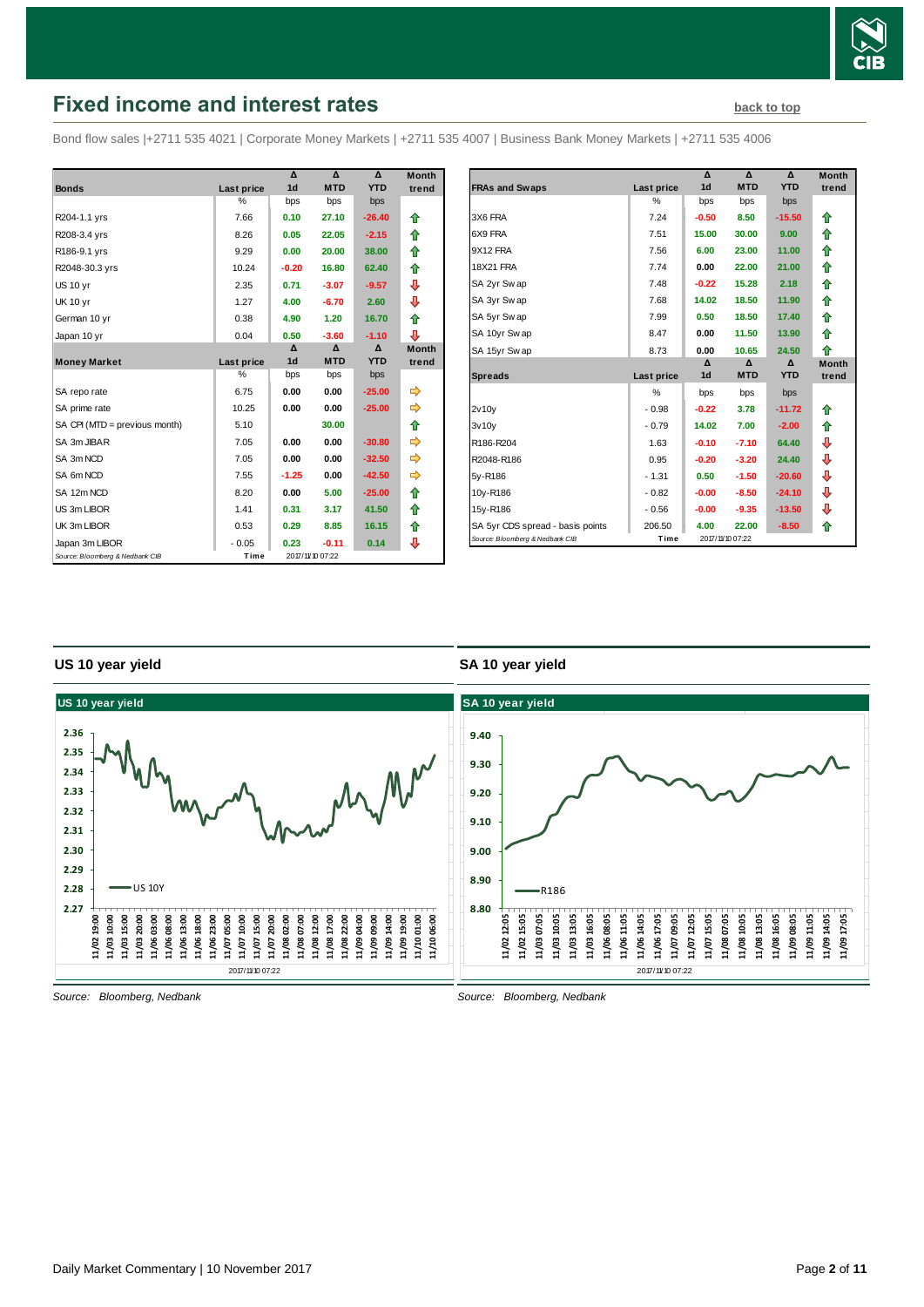

## <span id="page-2-0"></span>**Currencies [back to top](#page-0-0)**

Business Banking FX | +27 11 535 4003 | Corporate FX | +2711 535 4002 | Institutional FX | +2711 535 4005

- The local session opened with the rand trading around 14.1500, after spending the majority of the session range bound the local unit came under some pressure going into the afternoon session and it traded to a high of 14.3075 before encountering any dollar selling interest , by the time of the local close trading at 14.2400. In the overnight session the rand holding steady, this morning currently trading at 14.2500, EURZAR at 16.5915 and GBPZAR at 18.7250.
- International markets were again relatively subdued , overall though the dollar came under some pressure , EURUSD trading steadily firmer to trade to a high of 1.1644 , this morning currently trading at that level, gold holding absolutely steady over the day , this morning trading unchanged from the same time yesterday at 1284.00
- Data releases scheduled for today , no local releases , from Europe we have French industrial and manufacturing production , from Italy we have industrial production, from the U.K we have industrial and manufacturing production , construction output, trade and non EU trade, from the U.S we have Michigan survey data.
- Markets are awaiting any news from the ANC NEC which has been called for this weekend, and are thus likely to remain cautious going into the close of the week.
- Possible trading range in the rand today 14.1000 to 14.3500

| <b>Majors</b>                   | Last price | %∆<br>$-1d$            | $\%$ $\Delta$<br><b>MTD</b> | $\Delta_0$<br><b>YTD</b>    | <b>Month</b><br>trend | <b>USD</b> trend    |
|---------------------------------|------------|------------------------|-----------------------------|-----------------------------|-----------------------|---------------------|
| <b>GBPUSD</b>                   | 1.31       | $-0.02$                | $-0.99$                     | 6.50                        | ⊕                     | USD strength        |
| <b>EURUSD</b>                   | 1.16       | 0.03                   | $-0.03$                     | 10.72                       | ⊕                     | USD strength        |
| <b>USDJPY</b>                   | 113.46     | 0.23                   | $-0.19$                     | $-3.08$                     | ⊕                     | <b>USD</b> weakness |
| <b>USDAUD</b>                   | 1.30       | $-0.06$                | $-0.27$                     | $-6.26$                     | ⊕                     | USD weakness        |
| <b>Rand crosses</b>             | Last price | $\%$ $\Delta$<br>$-1d$ | $\%$ $\Delta$<br><b>MTD</b> | $\%$ $\Delta$<br><b>YTD</b> | <b>Month</b><br>trend | <b>ZAR</b> trend    |
| <b>USDZAR</b>                   | 14.26      | $-0.10$                | 0.83                        | 3.62                        | ⇑                     | <b>ZAR</b> weakness |
| <b>GBPZAR</b>                   | 18.73      | $-0.15$                | $-0.16$                     | 9.55                        | ⊕                     | ZAR strength        |
| <b>EURZAR</b>                   | 16.60      | $-0.08$                | 0.80                        | 12.93                       | ⇑                     | <b>ZAR</b> weakness |
| <b>AUDZAR</b>                   | 10.95      | $-0.03$                | 1.06                        | 9.59                        | ♠                     | ZAR weakness        |
| ZARJPY                          | 7.96       | 0.32                   | $-1.04$                     | $-7.17$                     | ⊕                     | ZAR weakness        |
| <b>African FX</b>               | Last price | $\%$ $\Delta$<br>$-1d$ | $\%$ $\Delta$<br><b>MTD</b> | $% \Delta$<br><b>YTD</b>    | <b>Month</b><br>trend | <b>ZAR</b> trend    |
| ZARMWK (Malaw ian kw acha)      | 50.94      | 0.15                   | $-0.78$                     | $-4.01$                     | ⊕                     | ZAR weakness        |
| ZARBWP (Botsw ana pula)         | 0.74       | $-0.08$                | $-0.59$                     | $-5.04$                     | ⊕                     | ZAR weakness        |
| ZARKES (Kenvan shilling)        | 7.26       | 0.09                   | $-1.02$                     | $-2.70$                     | ⊕                     | ZAR weakness        |
| ZARMUR (Mauritian rupee)        | 2.41       | 0.17                   | $-2.10$                     | $-8.61$                     | ⊕                     | ZAR weakness        |
| ZARNGN (Nigerian naira)         | 25.36      | 0.36                   | $-0.37$                     | 9.54                        | ⊕                     | ZAR weakness        |
| ZARGHS (Ghanian cedi)           | 0.31       | 0.67                   | 0.00                        | 0.16                        |                       | ZAR strength        |
| ZARZMW (Zambian kw acha)        | 0.70       | $-0.96$                | $-2.13$                     | $-4.14$                     | ⊕                     | <b>ZAR</b> weakness |
| ZARMZN (Mozambican metical)     | 4.30       | 1.15                   | 0.32                        | $-21.15$                    | ⇑                     | ZAR strength        |
| Source: Bloomberg & Nedbank CIB | Time       |                        | 2017/11/10 07:22            |                             |                       |                     |

*\*Please note that the sign on the % change reflects the change on the headline number. The narrative indicates the trend direction over the month. For trade in any of these currencies, contact our FX dealing desks*



#### **USDZAR**

*Source: Bloomberg, Nedbank*





*Source: Bloomberg, Nedbank*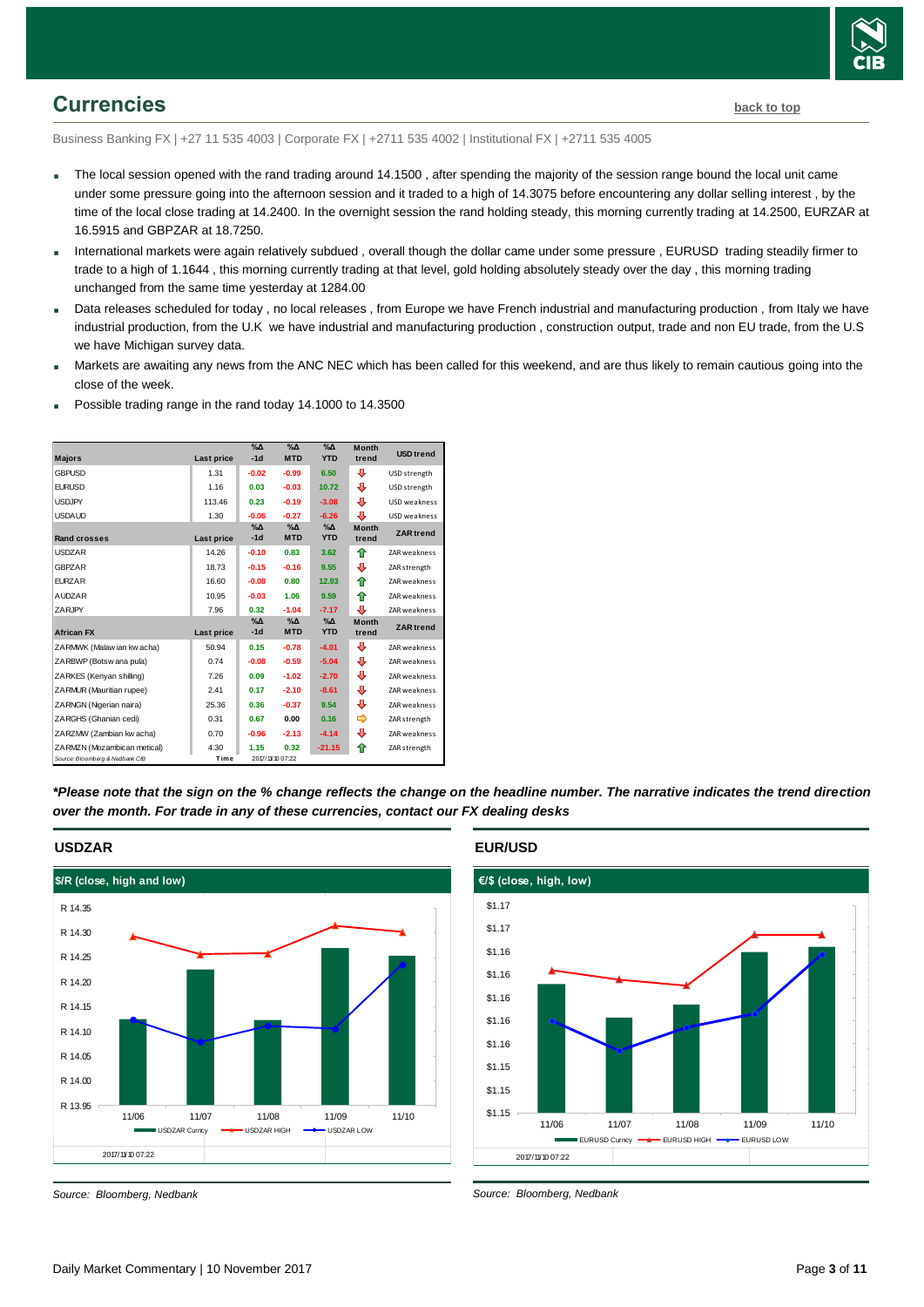<span id="page-3-0"></span>Nedbank CIB Market Commentary | CIBMarketComm@Nedbank.co.za | +27 11 294 1753| +27 11 535 4038

- Oil is heading for a fifth weekly advance as political upheaval in Saudi countered an expansion of U.S. output to the highest level in more than three decades. Futures little changed, up 2.5% for the week.
- Gold heads for first weekly advance in four. Bullion for immediate delivery +0.1% to \$1,286.07/oz; +1.3% this week.
	- Source: Bloomberg

| <b>Commodities</b>              | Last price | $\%$ $\Delta$<br>$-1d$ | $\%$ $\Delta$<br><b>MTD</b> | $\%$ $\Delta$<br><b>YTD</b> | <b>Month</b><br>trend |
|---------------------------------|------------|------------------------|-----------------------------|-----------------------------|-----------------------|
| Brent near future (\$)          | 63.77      | $-0.25$                | 3.91                        | 12.23                       | ⇑                     |
| WTI crude (\$)                  | 57.04      | $-0.23$                | 4.89                        | 6.18                        | ⇑                     |
| Gold spot (\$)                  | 1 284.60   | $-0.18$                | 1.12                        | 11.95                       | ⇑                     |
| Platinum spot (\$)              | 937.00     | $-0.08$                | 2.02                        | 3.75                        | ⇑                     |
| SA w hite maize spot (R)        | 2 0 24.00  | $-0.20$                | 1.20                        | $-42.86$                    | 11                    |
| Source: Bloomberg & Nedbank CIB | Time       |                        | 2017/11/10 07:22            |                             |                       |

**SA white maize**



*Source: Bloomberg, Nedbank*

#### **Platinum vs Gold**



*Source: Bloomberg, Nedbank*

#### **Brent Crude vs West Texas Intermediate**



*Source: Bloomberg, Nedbank*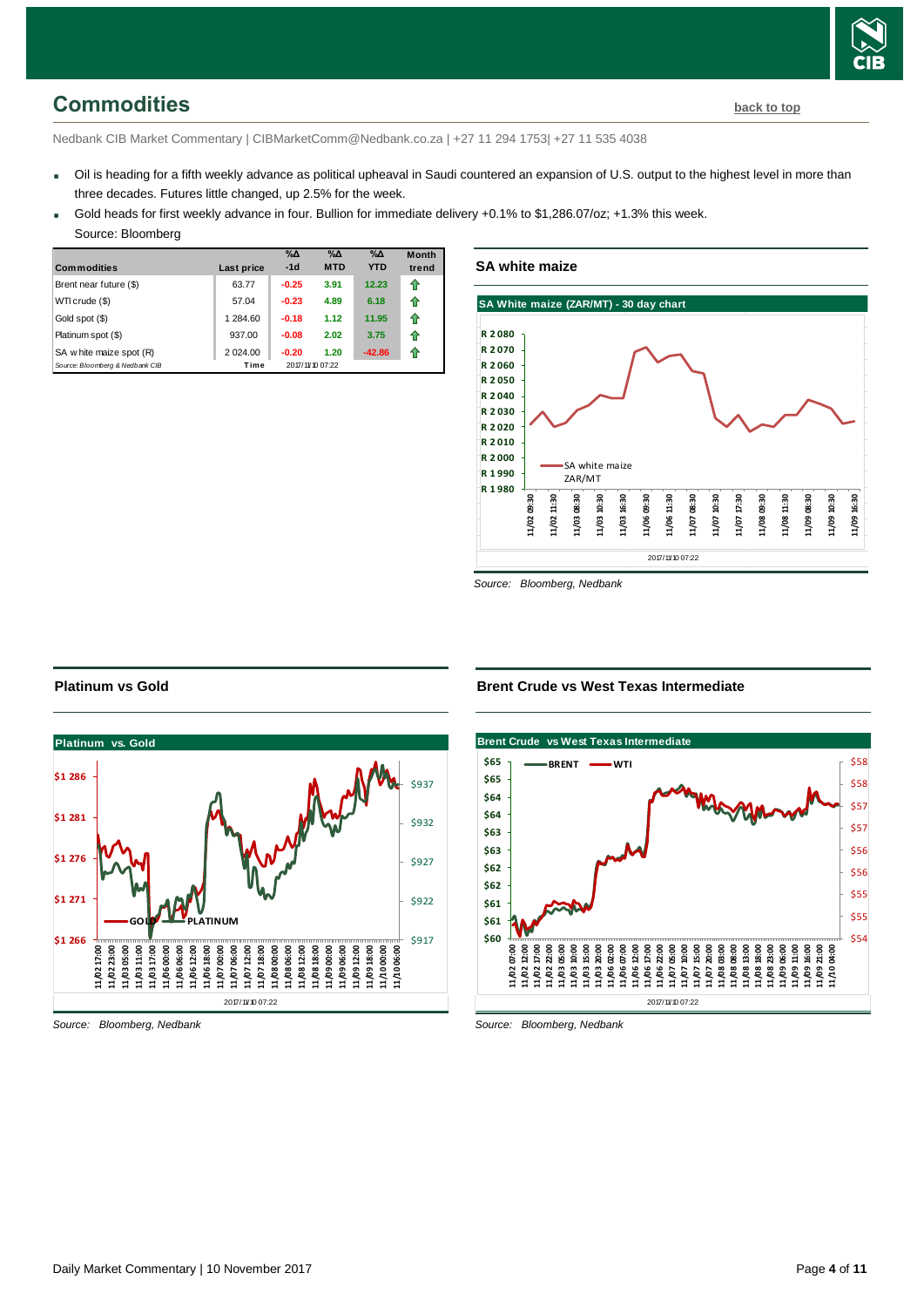

## <span id="page-4-0"></span>**Equities [back to top](#page-0-0)**

Cash equities | +2711 535 4030/31

#### **South Africa**

- The JSE continued lower on Thursday, with the Top 40 losing 0.40%, closing at 53513.80. A number of resource counters outperformed with the like of Assore, Exxaro and Kumba all adding more than 2%, while Anglo American and Glencore lost 1.68% and 2.56% after their workers failed to reach an agreement in wages and the labour group was given permission to call a strike. Sibanye Gold added 1.47% after signing a 3 year wage agreement at its Kroondal operations. Rebosis gave a boost to the property sector, surging 7.6% after reporting better than expected results.
- The value traded at the close was R17.5billion and the ZAR was trading at 14.23 vs the dollar.

## **UK/Europe**

 European markets ended Thursday's session lower, with a number of disappointing corporate results weighing on markets. In London, Burberry slumped 9.97% after announcing they would close stores and pull back from non- luxury department and retail stores, starting in the US.. Danish wind turbine maker, Vestas lost 19.13% after their third quarter profit missed estimates. Adidas lost 4.48% despite reporting a strong quarter of sales and profit growth. On the upside, insurer Aegon rose 4.8% after their results beat estimates, driven by fewer claims and higher fee revenues. The DAX fell 1.49%, the CAC40 lost 1.16% and the FTSE 100 lost 0.61%.

#### **USA**

 US markets ended the day lower, with the Dow losing 0.43%, snapping a seven day winning streak as concerns over a possible delay in corporate tax cuts weighed on markets. Tech stocks weighed heavily on the market, pulling the Nasdaq (-0.58%) lower. The S&P500 fell 0.38%. On the economic front, the Labour Department released it jobless claims report, showing a larger than expected increase in initial jobless claims for the week ending November 4. Macy's Inc rallied 11% after results beat estimates. Some of the bigger names reporting today include Disney, Nordstom, Hertz and JC Penny.

#### **Asia**

 Asian markets are taking their lead from the weak overnight close in the US, with a number of the major indices losing ground. In Japan, chip makers were amongst the worst performers, extending losses from Thursday's session after Qualcomm signed deals with three Chinese companies to supply components. Hong Kong stocks reversed earlier losses, moving into positive territory, lifted by a 3.7% rise from Apple supplier AAC tech, ahead of their results due later in the session. Despite higher commodity price, miners weighed on the ASX, with the likes of BHP Billiton and Rio Tinto down more than 2%, while South 32 lost more than 3%.

| <b>Developed Markets</b>        | Last price | $\%$ $\Delta$<br>$-1d$ | %Δ<br><b>MTD</b> | $\%$ $\Delta$<br><b>YTD</b> | <b>Month</b><br>trend |
|---------------------------------|------------|------------------------|------------------|-----------------------------|-----------------------|
| Dow Jones                       | 23 461.94  | $-0.43$                | 0.36             | 18.72                       | ⇑                     |
| Nasdag                          | 6750.05    | $-0.58$                | 0.33             | 25.39                       | ⇑                     |
| S&P 500                         | 2 584.62   | $-0.38$                | 0.36             | 15.45                       | ⇑                     |
| DJ Eurostoxx 50                 | 3612.50    | $-1.16$                | $-1.67$          | 9.79                        | ⊕                     |
|                                 |            |                        |                  |                             |                       |
| <b>DAX</b>                      | 13 182.56  | $-1.49$                | $-0.36$          | 14.82                       | ⇩                     |
| CAC                             | 5407.75    | $-1.16$                | $-1.74$          | 11.22                       | ⇩                     |
| <b>FTSE</b>                     | 7484.10    | $-0.61$                | $-0.12$          | 4.78                        | ⊕                     |
| ASX200                          | 6 029.40   | $-0.33$                | 2.04             | 6.42                        | ⇑                     |
| Nikkei 225                      | 22 683.77  | $-0.81$                | 3.05             | 18.67                       | ⇑                     |
| <b>MSCI World</b>               | 2 042.36   | $-0.41$                | 0.27             | 16.63                       | 全                     |
|                                 |            | %Δ                     | %∆               | %Δ                          | <b>Month</b>          |
| <b>Emerging Markets</b>         | Last price | $-1d$                  | <b>MTD</b>       | <b>YTD</b>                  | trend                 |
| Hang Seng                       | 29 233.96  | 0.33                   | 3.50             | 32.88                       | ⇑                     |
| Shanghai                        | 3428.72    | 0.03                   | 1.04             | 10.47                       | ⇑                     |
| <b>Brazil Bovespa</b>           | 72 930.69  | $-1.93$                | $-1.85$          | 21.09                       | ⇩                     |
| India - NSE                     | 33 231.69  | $-0.06$                | 0.06             | 24.81                       | ⇑                     |
| Russia Micex                    | 2 183.61   | 0.95                   | 5.78             | $-2.20$                     | ⇑                     |
| <b>MSCI</b> Emerging            | 1 133.78   | $-0.08$                | 1.31             | 31.49                       | ♠                     |
|                                 |            | %∆                     | %∆               | %∆                          | <b>Month</b>          |
| <b>SA Indices</b>               | Last price | $-1d$                  | <b>MTD</b>       | <b>YTD</b>                  | trend                 |
| <b>JSE All Share</b>            | 59 862.11  | $-0.36$                | 1.50             | 18.18                       | ⇑                     |
| Top 40                          | 53 513.82  | $-0.40$                | 1.79             | 21.89                       | ⇑                     |
| Resi 10                         | 38 542.47  | $-1.00$                | 3.48             | 20.03                       | ⇑                     |
| Indi 25                         | 82 849.24  | $-0.24$                | 1.22             | 28.88                       | ⇑                     |
| Fini 15                         | 15 626.23  | $-0.32$                | 1.31             | 3.64                        | ⇑                     |
| Source: Bloomberg & Nedbank CIB | Time       |                        | 2017/11/10 07:22 |                             |                       |

**Short-term performance of SA equity indices**



<span id="page-4-1"></span>*Source: Bloomberg, Nedbank*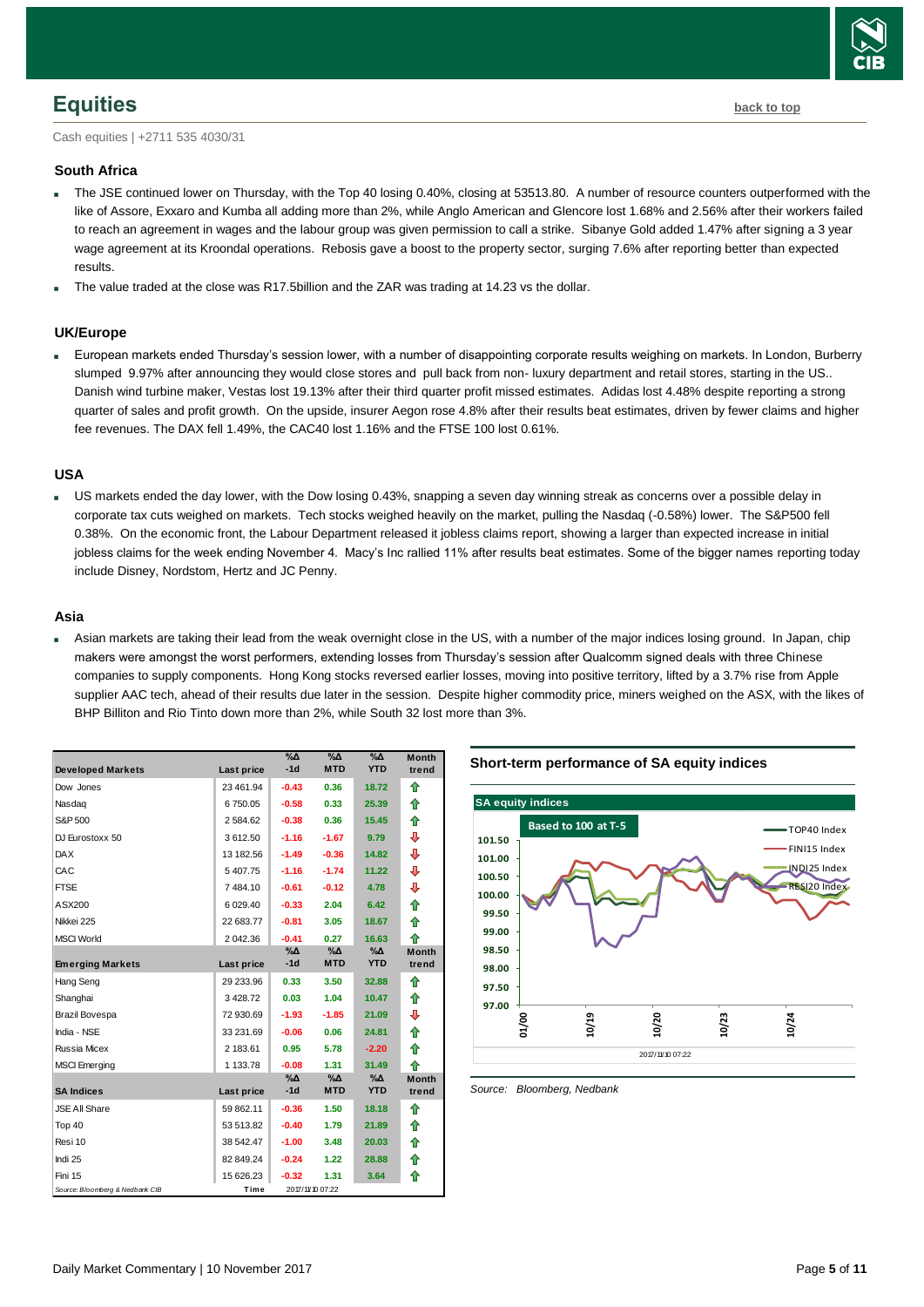# <span id="page-5-0"></span>**Last day to trade back to the contract of the contract of the contract of the contract of the contract of the contract of the contract of the contract of the contract of the contract of the contract of the contract of t**



Susan Correia [| Scorreia@Nedbankcapital.co.za](mailto:Scorreia@Nedbankcapital.co.za) | +27 11 295 8227

| Share code       | Share name                 | Dividend / interest rate                                 |
|------------------|----------------------------|----------------------------------------------------------|
| 14 November 2017 |                            |                                                          |
| ANH              | Anheuser Busch Inbev SA/NV | dividend $@$ EUR1.6 (rate TBA on $14/11/17$ )            |
| AVV              | Alviva Holdings Ltd        | dividend @ 25cps                                         |
| <b>CAT</b>       | Caxton CTP Pub Print       | dividend @ 70cps                                         |
| <b>CATP</b>      | Caxton CTP Pub Print Prefs | dividend @ 570cps                                        |
| <b>CRG</b>       | Cargo Carriers Ltd         | dividend @ 6cps                                          |
| <b>FFA</b>       | Fortress Income Fund A     | Name chantge to Fortress REIT Limited A (change in ISIN) |
| <b>FFB</b>       | Fortress Income Fund B     | Name chantge to Fortress REIT Limited B (change in ISIN) |
| <b>IMRP7</b>     | IM Redeemable Pref 7Aug21  | dividend @ 5647.0782cps                                  |
| <b>REM</b>       | Remgro Ltd                 | dividend @ 301cps                                        |
| SOV              | Sovereign Foods Inv Ltd    | Tender @ 1200cps or Bidco Linked shares                  |

*Source: JSE*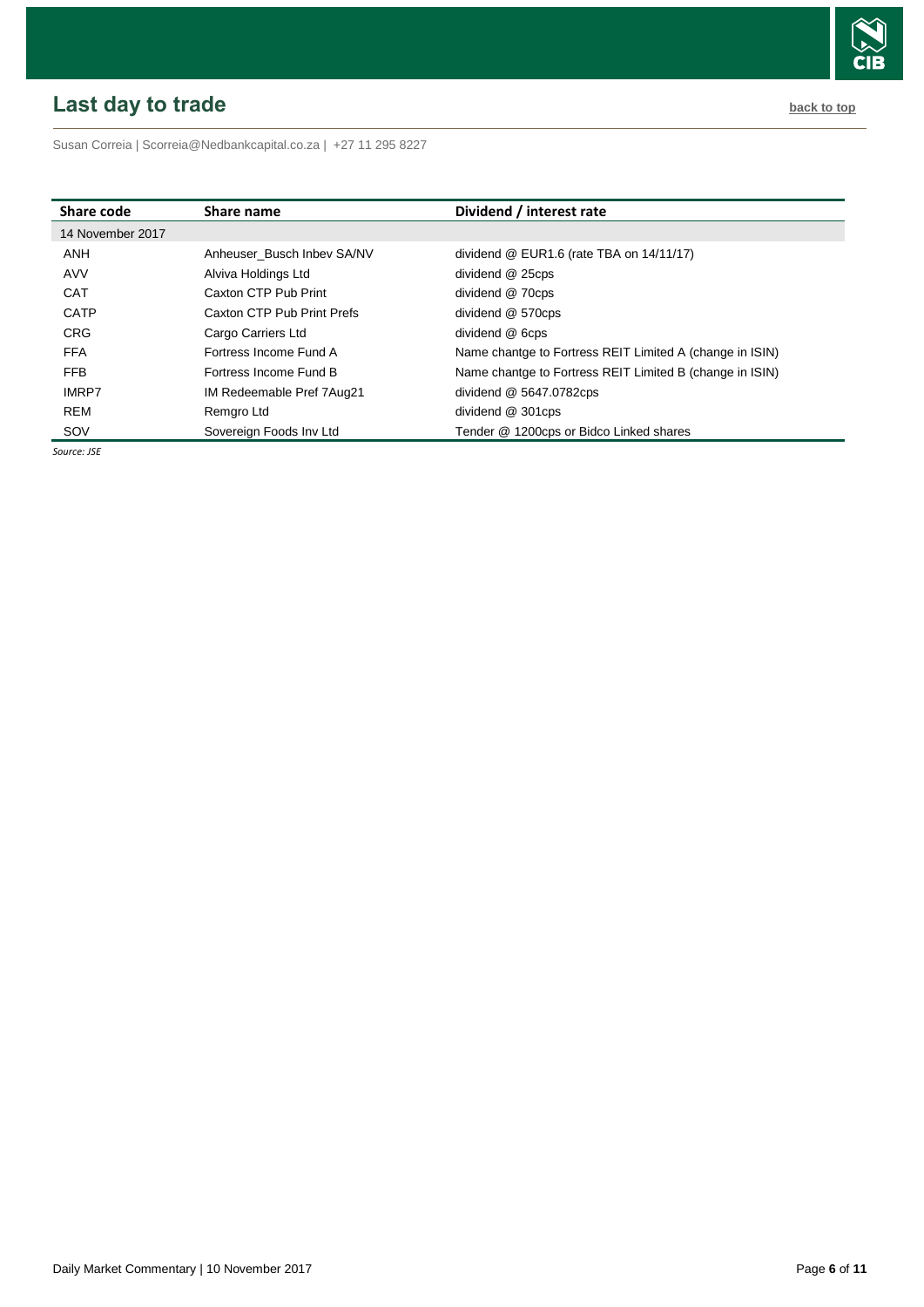# **JSE performance [back to top](#page-0-0) back to top**

Nedbank CIB Market Commentary | CIBMarketComm@Nedbank.co.za | +27 11 294 1753

| <b>Top40 constituents</b>               | Last price | %Δ<br>-1d | $\%$ $\Delta$<br><b>MTD</b> | %Δ<br><b>YTD</b> | <b>Month</b><br>trend |
|-----------------------------------------|------------|-----------|-----------------------------|------------------|-----------------------|
| AGL: Anglo American Plc                 | 273.49     | $-1.68$   | 3.17                        | 40.18            | ⇑                     |
| ANG: Anglogold Ashanti Ltd              | 138.59     | $-0.60$   | 6.34                        | $-9.17$          | ⇑                     |
| APN: Aspen Pharmacare Holdings Lt       | 315.50     | $-0.65$   | $-1.24$                     | 11.26            | ⊕                     |
| <b>BGA: Barclays Africa Group Ltd</b>   | 142.27     | $-0.99$   | 1.52                        | -15.66           | ⇑                     |
| BID: Bid Corp Ltd                       | 308.49     | $-1.18$   | $-0.81$                     | 25.84            | ⊕                     |
| BIL: Bhp Billiton Plc                   | 267.18     | $-1.38$   | 4.67                        | 22.18            | ⇑                     |
| BTI: British American Tobacco Plc       | 927.08     | 0.30      | 1.88                        | 19.07            | ⇑                     |
| <b>BVT: Bidvest Group Ltd</b>           | 176.39     | $-0.34$   | 2.85                        | $-2.68$          | ⇑                     |
| CFR : Financiere Richemont-Dep Rec      | 128.24     | $-0.57$   | $-1.61$                     | 41.33            | ⊕                     |
| CPI : Capitec Bank Holdings Ltd         | 922.37     | $-1.35$   | $-1.86$                     | 32.72            | ⊕                     |
| DSY: Discovery Ltd                      | 148.52     | $-0.07$   | 1.34                        | 29.71            | ⇑                     |
| FFA: Fortress Income Fund Ltd-A         | 17.16      | 0.94      | 1.36                        | 3.56             | ⇑                     |
| FFB: Fortress Income Fund Ltd           | 40.88      | 0.29      | 1.82                        | 26.45            | ⇑                     |
| FSR: Firstrand Ltd                      | 52.41      | $-1.23$   | 2.26                        | $-1.43$          | ⇑                     |
| GFI: Gold Fields Ltd                    | 56.81      | $-1.46$   | 0.66                        | 30.33            | ⇑                     |
| <b>GRT: Grow thpoint Properties Ltd</b> | 24.86      | 0.73      | 1.43                        | $-3.98$          | ⇑                     |
| INL: Investec Ltd                       | 96.61      | $-0.81$   | 0,18                        | 6.46             | ⇑                     |
| <b>INP:</b> Invested Plc                | 96.83      | $-0.01$   | 0.34                        | 6.70             | ⇑                     |
| <b>ITU:</b> Intu Properties Plc         | 39.75      | $-0.10$   | $-1.80$                     | -15.39           | ⊕                     |
| LHC: Life Healthcare Group Holdin       | 24.80      | 0.00      | $-5.34$                     | -18.24           | ┺                     |
| MEI: Mediclinic International Plc       | 113.44     | 0.42      | 4.13                        | $-12.74$         | ⇑                     |
| MND: Mondi Ltd                          | 338.86     | $-1.44$   | $-0.09$                     | 21.03            | ⊕                     |
| MNP: Mondi Plc                          | 337.97     | $-1.75$   | $-0.75$                     | 21.26            | ⊕                     |
| MRP: Mr Price Group Ltd                 | 192.17     | $-1.15$   | 9.65                        | 20.45            | ⇑                     |
| MTN: Mtn Group Ltd                      | 127.16     | $-0.51$   | 3.58                        | 0.78             | ⇑                     |
| NED: Nedbank Group Ltd                  | 209.00     | $-0.34$   | 0.79                        | $-12.23$         | ⇑                     |
| NPN: Naspers Ltd-N Shs                  | 3 564.91   | 0.17      | 3.48                        | 77.12            | fr                    |
| NRP: Nepi Rockcastle Plc                | 200.45     | 0.73      | 1.41                        |                  | ✿                     |
| NTC: Netcare Ltd                        | 25.08      | 0.76      | 0.76                        | -21.23           | 10                    |
| OML: Old Mutual Plc                     | 35.75      | 0.03      | 0.25                        | 3.80             | n                     |
| RDF: Redefine Properties Ltd            | 10.70      | 0.47      | 0.85                        | $-4.38$          | t                     |
| REI: Reinet Investments Sa-Dr           | 30.45      | $-0.33$   | 0.83                        | 13.62            | ⇑                     |
| REM: Remgro Ltd                         | 210.00     | $-0.36$   | $-1.87$                     | $-5.85$          | ⇩                     |
| RMH: Rmb Holdings Ltd                   | 63.83      | $-1.56$   | 2.13                        | $-3.87$          | ⇑                     |
| SAP: Sappi Limited                      | 93.30      | $-0.80$   | -1.48                       | 3.72             | ⇩                     |
| SBK: Standard Bank Group Ltd            | 167.50     | $-0.24$   | 2.13                        | 10.38            | ⇑                     |
| SHP: Shoprite Holdings Ltd              | 210.08     | 0.31      | 3.81                        | 22.52            |                       |
| SLM: Sanlam Ltd                         | 72.17      | $-0.25$   | 2.08                        | 14.74            | ⇑                     |
| SNH: Steinhoff International H Nv       | 58.49      | $-1.37$   | -4.75                       | -17.94           | ⇩                     |
| SOL: Sasol Ltd                          | 434.96     | 0.96      | 5.15                        | 9.04             | ⇑                     |
| TBS: Tiger Brands Ltd                   | 386.50     | $-1.25$   | 0.13                        | -2.85            | fr                    |
| VOD: Vodacom Group Ltd                  | 152.13     | 0.10      | $-0.96$                     | $-0.18$          | ⇩                     |
| WHL: Woolw orths Holdings Ltd           | 55.65      | $-0.47$   | $-1.24$                     | -21.64           | ⊕                     |
| Source: Bloomberg & Nedbank CIB         | Time       |           | 2017/11/10 07:22            |                  |                       |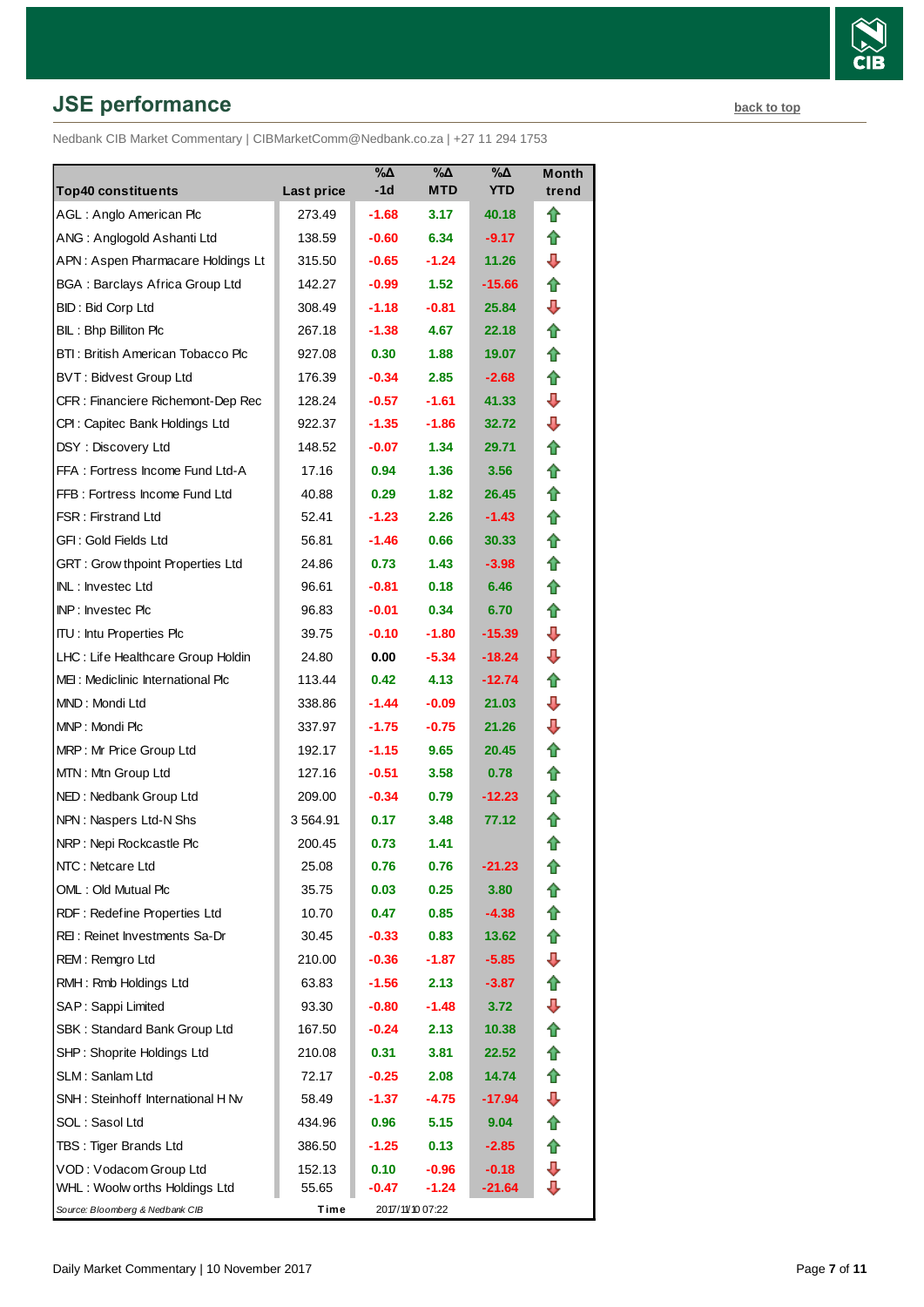

# <span id="page-7-0"></span>**Economics [back to top](#page-0-0)**

Nedbank CIB Market Commentary | CIBMarketComm@Nedbank.co.za | +27 11 294 1753

#### **SA**

- SA's mining production surprised sharply to the downside in September, contracting by 0.9% y/y, from 7.9% growth in August, worse than consensus of 6.7%. This is the biggest contraction since December 2016. Key drivers of the decline were PGMs, iron ore, and coal, which subtracted a cumulative 3.6% from the headline growth rate. However, there was a broad-based deterioration in production, apart from nickel. However, over the quarter, mining production growth was still positive, and hence would likely make a positive contribution towards headline GDP growth in Q3.
- The decline in mining output recently is reflective of the high base in the same period in 2016, but it is a concern that export activity has been waning recently, which may hamper production in coming months.
- SA's manufacturing sector also disappointed, with production contracting by 1.6% y/y in September, from 1.8% growth previously, worse than consensus estimates of a marginal uptick. The main contributor towards the decline, surprisingly, was wood and paper production, which contracted by 7% y/y. Although there was a widespread deterioration in output across the different product categories, petroleum and chemical production and motor vehicle and parts were also some of the key contributors towards this decline.
- A contracting manufacturing sector has been the norm since the start of the year, with the PMI reflecting the same in October as well. However, given the uptick seen in July, output has grown by 1% on a q/q basis in Q3, and may make a small positive contribution towards the headline GDP growth rate in Q3. The last quarter of the year tends to be a better seasonal period for output, but this depends on both global and local demand conditions. We anticipate very marginal and fringe improvements in production over the medium term as businesses are unlikely to really drive expansion in an uncertain political climate and business confidence remains low.

**Synopsis: Both the mining and manufacturing sectors are highly dependent on exogenous factors like global demand holding up and firmer commodity prices. Local demand, despite recovering marginally, still remains too anaemic to provide a material boost to output. Growth is expected to remain below potential over at least the next 24 months, with inflation also expected to remain below 6% until 1Q19. In such an environment, monetary easing may be considered, but because of a variety of event risks over the horizon, I think the SARB is unlikely to provide this loosening because the risks to the inflation outlook are stacked to the upside.** 



## **SA mining output highly dependent on global commodity prices**

*Source: Bloomberg, Nedbank*

*Source: Bloomberg, Nedbank*

**Manufacturing PMI signals difficult conditions in the**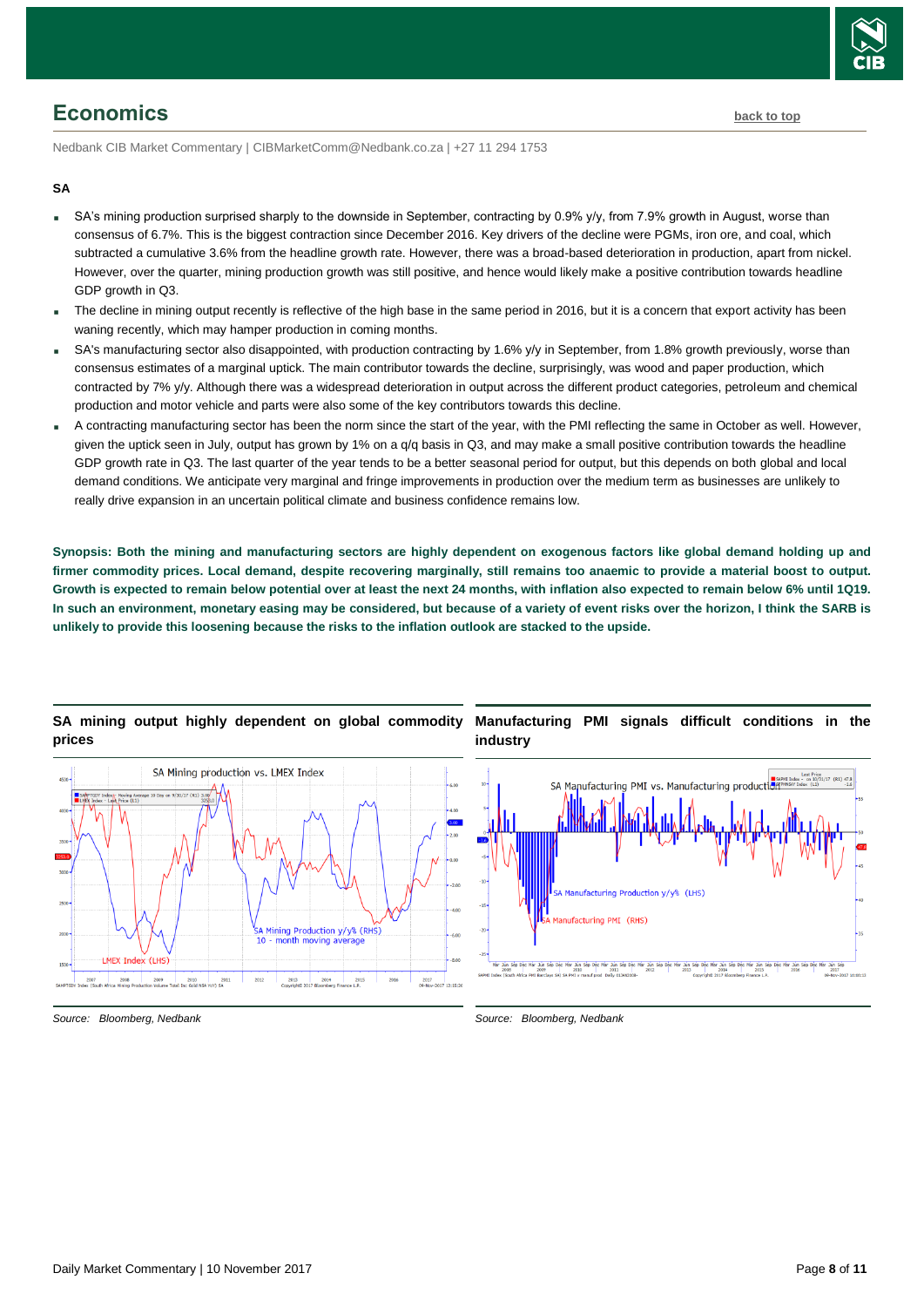

<span id="page-8-0"></span>**Economic calendar [back to top](#page-0-0)** 

Nedbank CIB Market Commentary | CIBMarketComm@Nedbank.co.za | +27 11 294 1753

|             | <b>Country Event</b> |                                     | Period     | Survey           | <b>Actual</b>    | Prior            | <b>Revised</b>   |
|-------------|----------------------|-------------------------------------|------------|------------------|------------------|------------------|------------------|
| 09-November |                      |                                     |            |                  |                  |                  |                  |
| 01:50 AM    | <b>JN</b>            | Machine Orders YoY                  | <b>SEP</b> | 2.00%            | $-3.50%$         | 4.40%            |                  |
| 01:50 AM    | JN                   | <b>BoP Current Account Adjusted</b> | <b>SEP</b> | JPY 2053b        | JPY 1835b        | JPY 2267b        |                  |
| 01:50 AM    | JN                   | Trade Balance BoP Basis             | <b>SEP</b> | JPY 833b         | <b>JPY 852b</b>  | JPY 319b         |                  |
| 03:30 AM    | <b>CH</b>            | CPI YoY                             | OCT        | 1.80%            | 1.90%            | 1.60%            |                  |
| 03:30 AM    | CH                   | PPI YoY                             | OCT        | 6.60%            | 6.90%            | 6.90%            |                  |
| 09:00 AM    | <b>GE</b>            | <b>Current Account Balance</b>      | <b>SEP</b> | <b>EUR 23.5b</b> | <b>EUR 25.4b</b> | EUR 17.8b        | <b>EUR 18.0b</b> |
| 09:00 AM    | GE.                  | Exports SA MoM                      | <b>SEP</b> | $-1.30%$         | $-0.40%$         | 3.10%            | 2.00%            |
| 09:00 AM    | <b>GE</b>            | Imports SA MoM                      | <b>SEP</b> | 0.30%            | $-1.00%$         | 1.20%            | 0.80%            |
| 09:00 AM    | GE.                  | <b>Trade Balance</b>                | <b>SEP</b> | <b>EUR 22.3b</b> | EUR 24.1b        | <b>EUR 20.0b</b> | <b>EUR 20.1b</b> |
| 11:30 AM    | <b>SA</b>            | <b>Gold Production YoY</b>          | <b>SEP</b> |                  | 2.32%            | 7.70%            | 7.80%            |
| 11:30 AM    | <b>SA</b>            | <b>Mining Production YoY</b>        | <b>SEP</b> | 6.70%            | $-0.87%$         | 6.90%            | 7.90%            |
| 11:30 AM    | <b>SA</b>            | <b>Platinum Production YoY</b>      | <b>SEP</b> | $\blacksquare$   | $-8.27%$         | 2.00%            | 2.10%            |
| 01:00 PM    | <b>SA</b>            | Manufacturing Prod NSA YoY          | <b>SEP</b> | 0.60%            | $-1.60%$         | 1.50%            | 1.80%            |
| 03:30 PM    | <b>US</b>            | Initial Jobless Claims              |            | 232k             | 239k             | 229k             |                  |
| 03:30 PM    | <b>US</b>            | <b>Continuing Claims</b>            |            | 1885k            | 1901k            | 1884k            |                  |
| 05:00 PM    | <b>US</b>            | Wholesale Inventories MoM           | SEP F      | 0.30%            | 0.30%            | 0.30%            |                  |
| 05:00 PM    | US                   | Wholesale Trade Sales MoM           | SEP        | 0.90%            | 1.30%            | 1.70%            | 1.90%            |
| 10-November |                      |                                     |            |                  |                  |                  |                  |
| 01:50 AM    | JN                   | Money Stock M3 YoY                  | OCT        | 3.40%            | 3.50%            | 3.40%            |                  |
| 11:30 AM    | <b>UK</b>            | <b>Industrial Production YoY</b>    | <b>SEP</b> | 1.90%            |                  | 1.60%            |                  |
| 11:30 AM    | UK                   | Manufacturing Production YoY        | <b>SEP</b> | 2.40%            | $\blacksquare$   | 2.80%            |                  |
| 11:30 AM    | UK                   | <b>Trade Balance</b>                | <b>SEP</b> | GBP-4300m        |                  | - GBP-5626m      |                  |
| 03:00 PM    | UK                   | <b>NIESR GDP Estimate</b>           | OCT        |                  |                  | 0.40%            |                  |
| 05:00 PM    | <b>US</b>            | U. of Mich. Sentiment               | NOV P      | 100.8            |                  | 100.7            |                  |
| 13-November |                      |                                     |            |                  |                  |                  |                  |
| 01:50 AM    | JN                   | PPI YoY                             | <b>OCT</b> | 3.10%            |                  | 3.00%            |                  |
| 09:00 PM    | <b>US</b>            | Monthly Budget Statement            | OCT        | USD-50.0b        | $\blacksquare$   | <b>USD 8.0b</b>  |                  |
|             |                      |                                     |            |                  |                  |                  |                  |

**Source: Bloomberg 2017/11/10 07:22**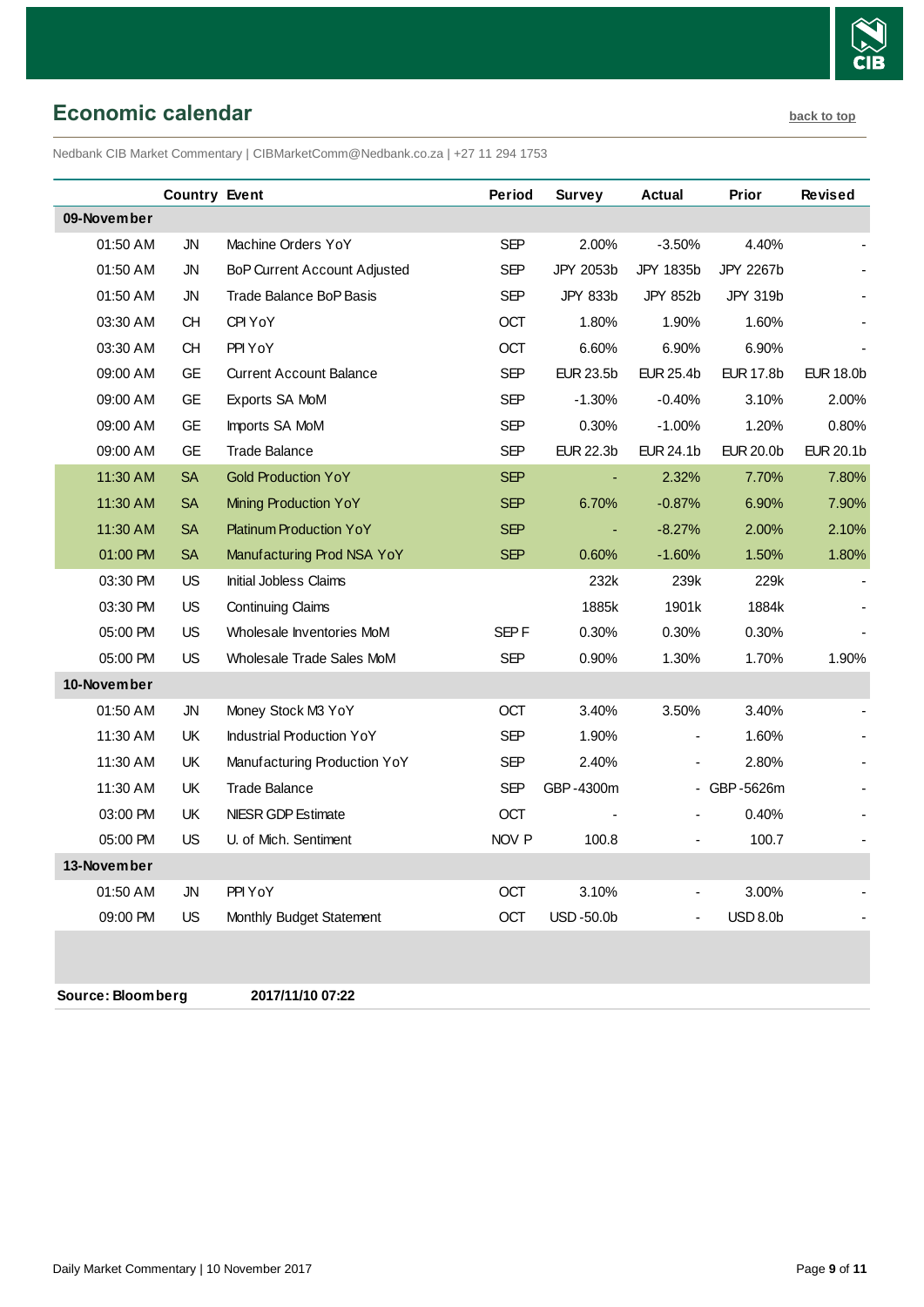

# <span id="page-9-0"></span>**Contacts**

**Treasury: Economic Analyst Reezwana Sumad** (011) 294 1753

**ALM Portfolio Management** (011) 535 4042

**Equities Sales and Distribution** (011) 535 4030/31

**Forex Institutional Sales Desk** (011) 535 4005

**Interest Rate Swaps & FRA's Trading** (011) 535 4004

**Money Market Institutional Sales Desk** (011) 535 4008

**Bond Trading** (011) 535 4021

**Forex Business Banking Sales Desk** (011) 535 4003

**Forex Retail Sales Desk** (011) 535 4020

**Money Market Business Banking Sales Desk** (011) 535 4006

**Non Soft & Soft Commodities Trading** (011) 535 4038

**Credit Derivatives**  (011) 535 4047

**Forex Corporate Sales Desk** JHB (011) 535 4002; DBN (031) 327 3000; CTN (021) 413 9300

**Inflation Trading** (011) 535 4026

**Money Market Corporate Sales Desk** JHB (011) 535 4007; DBN (031) 327 3000; CTN (021) 413 9300

**Preference shares desk** (011) 535 4072